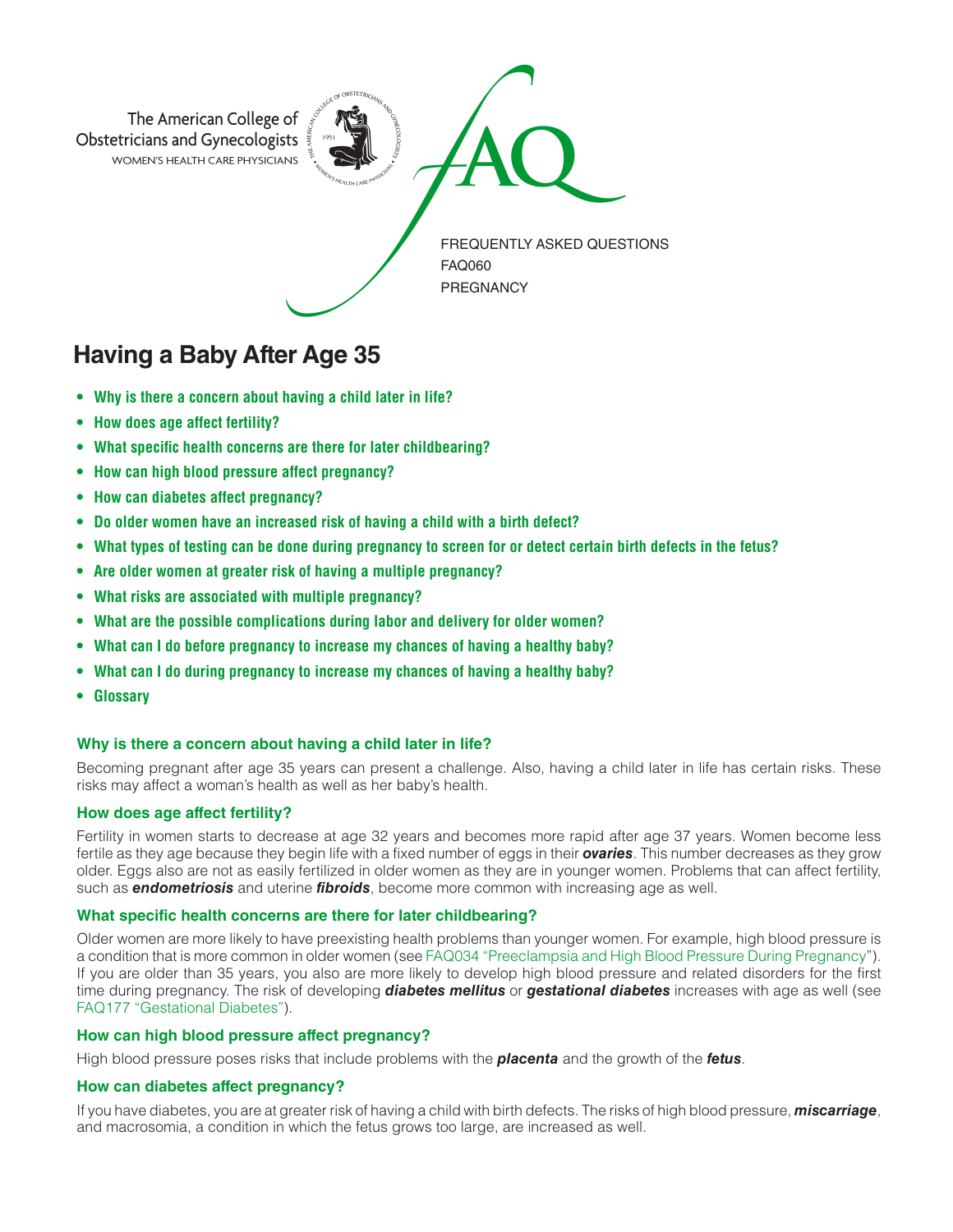## **Do older women have an increased risk of having a child with a birth defect?**

The overall risk of having a child with a birth defect is small. However, the risk of having a child with a birth defect caused by missing, damaged, or extra *chromosomes* is increased in older women. The risk of having a baby with a chromosome problem is 1 in 525 at age 20 years; 1 in 385 at age 30 years; 1 in 200 at age 35 years; and 1 in 65 at age 40 years.

## **What types of testing can be done during pregnancy to screen for or detect certain birth defects in the fetus?**

Screening tests assess the risk that a fetus will be born with certain disorders. All pregnant women should be offered screening tests for birth defects. Diagnostic tests show whether the fetus actually has a certain disorder. Diagnostic tests are available for some, but not all, inherited defects and many chromosomal disorders. These tests include *amniocentesis* and *chorionic villus sampling*.

## **Are older women at greater risk of having a multiple pregnancy?**

Older women have a higher risk of multiple pregnancy than younger women. In addition, some fertility treatments carry an increased risk of multiple pregnancy.

## **What risks are associated with multiple pregnancy?**

Multiple pregnancy can cause serious problems, including *preterm* birth, *preeclampsia*, fetal growth problems, and gestational diabetes. The risk and severity of these problems increase with the number of fetuses.

## **What are the possible complications during labor and delivery for older women?**

Older women are at increased risk of preterm labor and preterm birth (see FAQ087 Preterm [Premature] Labor and Birth and FAQ173 Extremely Preterm Birth). Babies born preterm can have serious short-term and long-term health problems. The risk of *stillbirth* also is greater in women who are older than 35 years.

Women who are in their 30s are more likely to need a *cesarean delivery* than women who are in their 20s. Like any major surgery, cesarean delivery involves risks. Risks include infection, injury to organs such as the bowel or bladder, and reactions to the anesthesia used. These problems occur in a small number of women and usually are easily treated (see FAQ006 Cesarean Birth [C-section]).

## **What can I do before pregnancy to increase my chances of having a healthy baby?**

- See your health care professional for a preconception care checkup (see FAQ056 Good Health Before Pregnancy: Preconception Care).
- Eat a healthy diet.
- Take 400 micrograms (0.4 mg) of folic acid daily for at least 1 month before pregnancy and during pregnancy to help reduce the risk of having a baby with a *neural tube defect*.
- Exercise regularly.
- Lose weight if you are overweight or obese.
- Stop smoking, drinking alcohol, and taking illegal drugs.
- Avoid contact with substances in your home or workplace that could be harmful during pregnancy.

## **What can I do during pregnancy to increase my chances of having a healthy baby?**

Continue to take good care of yourself during pregnancy, and get early and regular *prenatal care*. At each prenatal care visit, your health care professional will monitor your health and your fetus's health and manage any problems should they arise.

## **Glossary**

*Amniocentesis:* A procedure in which a needle is used to withdraw and test a small amount of amniotic fluid and cells from the sac surrounding the fetus.

*Cesarean Delivery:* Delivery of a baby through incisions made in the mother's abdomen and uterus.

*Chorionic Villus Sampling:* A procedure in which a small sample of cells is taken from the placenta and tested.

*Chromosomes:* Structures that are located inside each cell in the body and contain the genes that determine a person's physical makeup.

**Diabetes Mellitus:** A condition in which the levels of sugar in the blood are too high.

*Endometriosis:* A condition in which tissue that lines the uterus is found outside of the uterus, usually on the ovaries, fallopian tubes, and other pelvic structures.

**Fetus:** The stage of prenatal development that starts 8 weeks after fertilization and lasts until the end of pregnancy.

**Fibroids:** Growths, usually benign, that form in the muscle of the uterus.

*Gestational Diabetes:* Diabetes that arises during pregnancy.

*Miscarriage:* Loss of a pregnancy that occurs in the first 13 weeks of pregnancy.